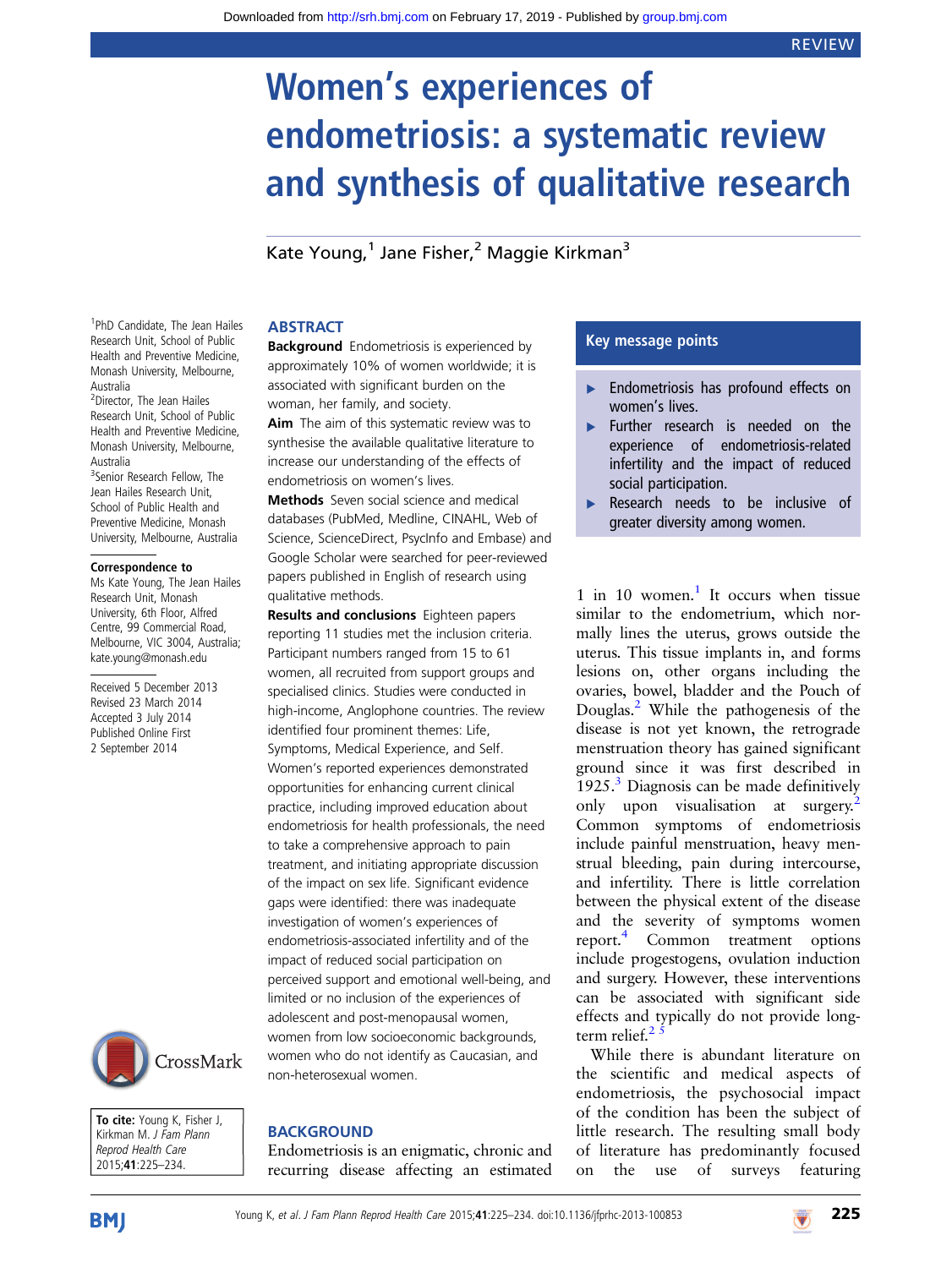quality-of-life and pain scales. While such research is a valuable contribution to the literature, it does not provide evidence of women's experience of the disease and what it means to them. Research that uses qualitative methods, however, has the fundamental goal of understanding experience from the perspective of those who live with or through it.

Systematic reviews of qualitative research are particularly useful for summarising people's experiences with health care and may highlight areas of improvement that health policy and interventions could address.<sup>6</sup> Because of the associated methodological and epistemological challenges, there is little consensus around the most appropriate method for systematically reviewing qualitative literature. Some argue that such reviews are not appropriate for this genre of research; however, as Britten<sup>7</sup> stated: "The full contribution of qualitative research will not be realised if individual studies merely accumulate and some kind of synthesis is not carried out". It is only recently that the contribution made to knowledge by qualitative research has come to be recognised in medical journals.<sup>8</sup> <sup>9</sup> Further, qualitative research can be comparatively difficult to locate because search engines are equipped to identify quantitative research, not qualitative.<sup>10</sup> A systematic review of women's experiences of endometriosis will provide insight into knowledge accumulated directly from women rather than from a clinical or physiological perspective.

There have been two previous systematic reviews of qualitative research examining women's experiences of endometriosis. Denny and Khan<sup>6</sup> conducted the first with eight papers published between 1992 and 2004 and an undefined sample size. This was predominantly a methods paper and did not feature an in-depth discussion of the findings. According to these reviewers, the one constant theme reported in all studies was pain, which they dealt with briefly by presenting examples of women's descriptions of pain. The second review, by Culley *et al.*,<sup>11</sup> included 42 papers of which 23 reported research using quantitative methods, 16 qualitative and three mixed methods. The studies were conducted in high-income, Anglophone countries and Brazil. Participant numbers ranged from 23 to 1110 women in quantitative research, 13 to 61 women in qualitative research, and 30 to 465 women in mixed-methods research. The reviewers conducted a systematic thematic analysis – the details of which are poorly described – across all papers. While synthesis of qualitative and quantitative literature can be useful, it must be conducted in such a way as to consider the different forms of knowledge yielded by the diverse epistemological positions and the implications of their contrasting meanings; this was not evident within this review. Further, multiple papers arising from a single study were not accounted for by appropriately weighting results.

The current review of research using qualitative methods was undertaken to bring the qualitative literature up to date using an appropriate synthesis method, with the aim of increasing our understanding of the effects of endometriosis on women's lives.

## **METHODS**

A systematic review was conducted of the research using qualitative methods to investigate women's experiences of endometriosis.

## Inclusion and exclusion criteria

The primary inclusion criterion was the use of qualitative research methods to investigate women's experiences of endometriosis. Papers must also have been published in English in peer-reviewed journals, include data only from women with surgicallydiagnosed endometriosis, and have sought accounts from women themselves (not from their partners, for example). Papers reporting the experiences of women with pelvic pain or suspected endometriosis were excluded.

#### Search strategy and selection of papers

Seven databases (PubMed, Medline, CINAHL, Web of Science, Science Direct, PsycInfo, Embase) and Google Scholar were individually searched using the term 'endometriosis' in conjunction with 'qualitative', 'interview', 'in-depth', 'focus group' or 'diary'. The references lists of located papers were searched to identify further potentially suitable papers.

The selection process is outlined in Figure 1. The titles and abstracts of papers initially located in the systematic search were examined to identify those apparently meeting the inclusion criteria. These papers were then read in full to assess their eligibility. Author KY conducted the initial search; authors KY and MK together made final decisions about inclusion.

#### Assessment of quality

There is no widely accepted tool with which to assess the quality of qualitative papers. It is difficult to apply standard quality assessment criteria to qualitative research which, by definition, reveals (and finds patterns in) complexity, diversity and change, rather than seeking the replicability and generalisability expected of quantitative research.<sup>12</sup> The current review used broad quality assessment criteria to ensure inclusion only of studies using qualitative methods to privilege the experiential knowledge of women, thus addressing the primary research aim. In selecting these criteria we considered several approaches. Fossey *et al.*<sup>3</sup> outline clear, broad criteria which we adopted as a useful assessment framework. Additional criteria were included from three similar frameworks: the Critical Appraisal Skills Programme,<sup>14</sup> Greenhalgh and Taylor<sup>8</sup> and Popay et al.<sup>15</sup> Seven criteria were drawn from these sources and are presented in Table 1.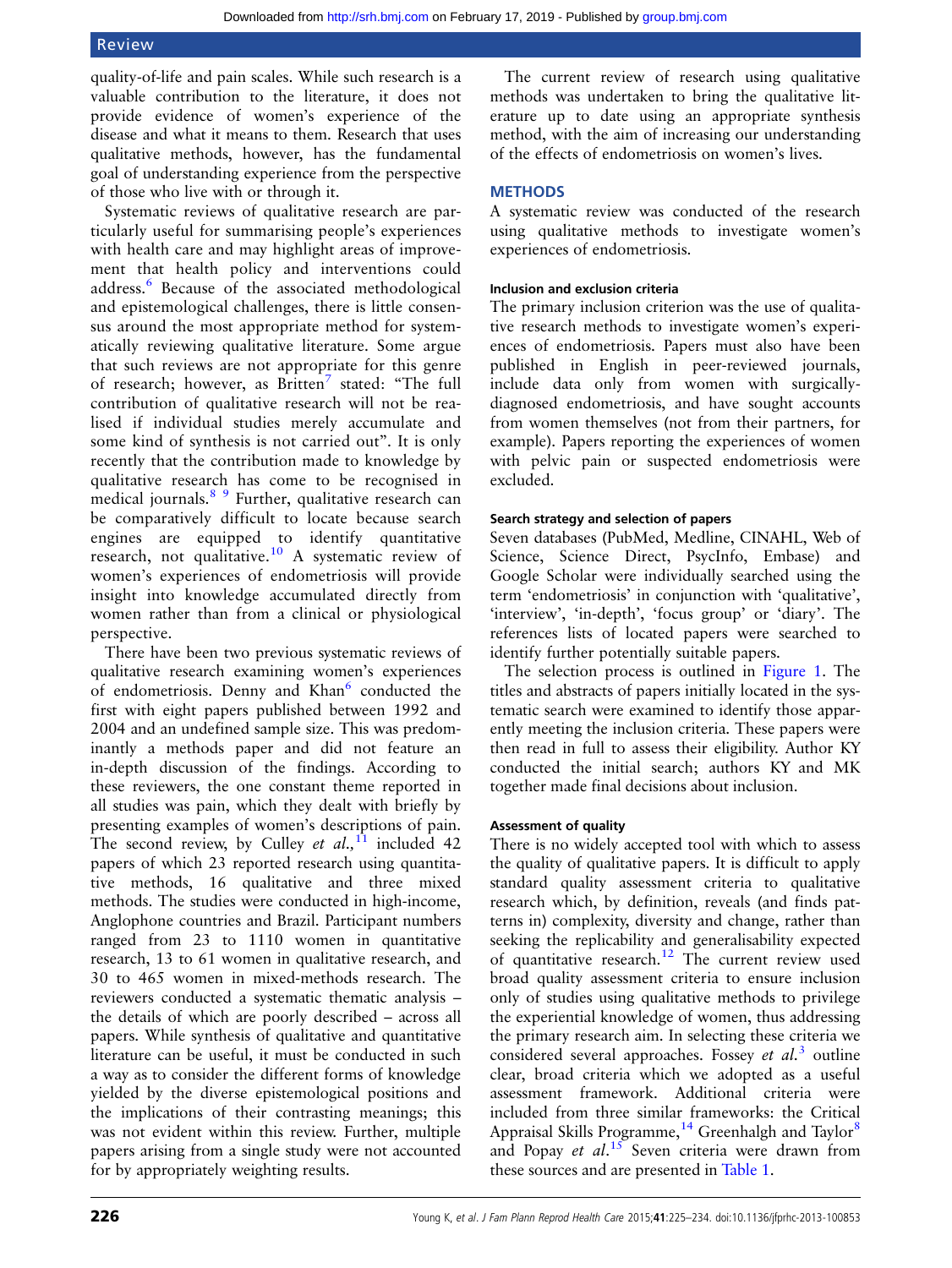Downloaded from http://srh.bmj.com on February 17, 2019 - Published by group.bmj.com



Figure 1 Flowchart presenting the number of articles retrieved, and included and excluded in this systematic review.

#### Data analysis

There are several methods available for synthesising results of qualitative research; few have been evaluated.<sup>16</sup> Thematic analysis was employed for this review because it enables an organised, structured summary of themes.<sup>17</sup> We used a data-driven method dependent on the themes identified within the papers rather than imposing a pre-existing coding frame, following the familiar six steps of thematic analysis.<sup>17</sup>

Papers were initially read when being considered for inclusion in the review. Selected papers were re-read and all themes and patterns noted. The identified themes were then systematically assessed and reorganised hierarchically with the aid of tables and concept maps. All components of the thematic scheme were evaluated against the data and reviewed to assess whether each constituted an individual

**Table 1** Quality assessment criteria applied in the review

| Criteria                                                                                                 | Source                                                                                                                    |  |
|----------------------------------------------------------------------------------------------------------|---------------------------------------------------------------------------------------------------------------------------|--|
| 1 Does the study make the research objective/<br>s clear?                                                | Fossey et al. <sup>13</sup>                                                                                               |  |
| 2 Is there evidence that a qualitative<br>approach is justified by the research<br>question?             | Critical Appraisal Skills<br>Programme <sup>14</sup><br>Fossey et al. <sup>13</sup><br>Greenhalgh and Taylor <sup>8</sup> |  |
| 3 Is the participant selection method<br>appropriate and adequate, and clearly<br>articulated?           | Fossey et al. <sup>13</sup>                                                                                               |  |
| 4 Is the data collection method appropriate?                                                             | Critical Appraisal Skills<br>Programme <sup>14</sup><br>Fossey et al. <sup>13</sup>                                       |  |
| 5 ls the data analysis procedure adequate and<br>transparent?                                            | Fossey et al. <sup>13</sup>                                                                                               |  |
| 6 Does the interpretation of the findings<br>reflect the perspective of those it claims to<br>represent? | Fossey et al. <sup>13</sup><br>Popay et al. <sup>15</sup>                                                                 |  |
| 7 Has the relationship between the researcher<br>and the participants been considered?                   | Fossey et al. <sup>13</sup><br>Critical Appraisal Skills<br>Programme                                                     |  |

theme or should be combined with another component or eliminated. Subthemes potentially associated with more than one theme were allocated to the theme of best fit. The thematic scheme was then refined, with definitions and names established for each component. Finally, the results of this analysis were compiled using illustrative examples.

#### RESULTS

The search strategy yielded 18 papers for inclusion in the review (Table 2); these 18 papers reported on 11 studies. To avoid giving undue influence to studies described in multiple papers, themes are reported by the number of contributing studies, not the number of papers.

All studies were conducted in five high-income countries: the UK  $(n=7)$ , Australia  $(n=7)$ , New Zealand  $(n=2)$ , Canada  $(n=1)$  and France  $(n=1)$ . Participant numbers ranged from 15 to 61 women and typically included women aged between 20 and 50 years, most of whom were recruited from specialised treatment clinics or support organisations. Few papers reported further demographic information, with those which did describing a predominantly Caucasian, 'middle class' sample.

#### Quality assessment

Overall, most studies were assessed as being of high quality. Some scored poorly on data analysis because of vague descriptions of data exploration methods, poor explanation of how themes were derived, and the use of inappropriate methods that bordered on a quantitative approach. Participant involvement in ensuring the accuracy of the researchers' interpretations was not always evident, and few studies related their findings to existing theory or bodies of knowledge. Specific studies where the quality criteria set out in Table 1 were not met were Ballard et al.,<sup>18</sup> Cox et al.<sup>20</sup> and Markovic et al.<sup>31</sup> (Criterion 5) and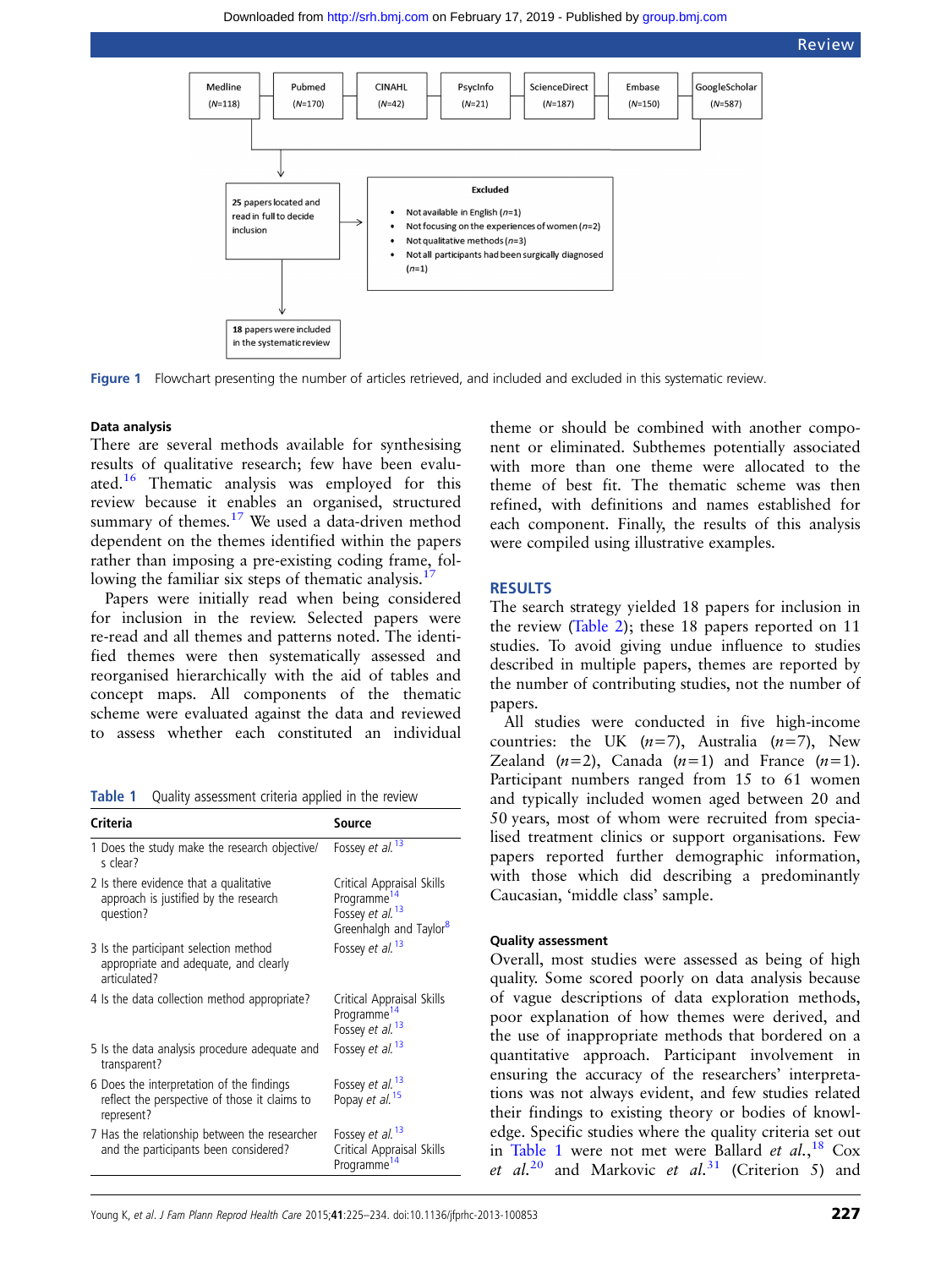Review

## Table 2 Summary of reviewed papers

| Paper                                                | Aim                                                                                                             | Participants (n)<br>(age range in years) |                        | <b>Data collection</b>                                                   | <b>Analysis</b>                    |
|------------------------------------------------------|-----------------------------------------------------------------------------------------------------------------|------------------------------------------|------------------------|--------------------------------------------------------------------------|------------------------------------|
| Ballard et al. <sup>18</sup>                         | To investigate the impact of delay in diagnosis of<br>endometriosis on women                                    | 28                                       | $(16 - 47)$            | Semi-structured interviews                                               | Thematic                           |
| Cox et al. $190$                                     | To examine women's experiences of endometriosis<br>and the lack of support for sufferers                        | 61                                       | $(20 - 64)$            | Focus groups                                                             | Thematic                           |
| Cox et al. $20$                                      | To report on women's experiences of endometriosis<br>in relation to the use of complementary therapies          | 61                                       | $(20 - 64)$            | Focus groups                                                             | Thematic                           |
| Denny and<br>Mann <sup>21</sup>                      | To determine the impact of endometriosis-associated<br>dyspareunia on the lives and relationships of women      | 30                                       | $(19 - 44)$            | Semi-structured interviews                                               | Thematic                           |
| Denny and<br>Mann <sup>22</sup>                      | To explore women's experiences of the primary care<br>setting                                                   | 30                                       | $(19 - 44)$            | Semi-structured interviews                                               | Thematic                           |
| Denny <sup>23◆</sup>                                 | To explore women's experiences of living with<br>endometriosis                                                  | 15                                       | $(20 - 47)$            | Semi-structured interviews                                               | Thematic,<br>content               |
| Denny <sup>24+</sup>                                 | To explore women's experiences of living with the<br>pain of endometriosis and to examine delay in<br>diagnosis | 20                                       | $(20 - 47)$            | In-depth interviews                                                      | Content                            |
| Denny <sup>25</sup>                                  | To explore women's experiences of living with<br>endometriosis                                                  | 30 (age not described)                   |                        | Semi-structured interviews.<br>diary-keeping                             | Thematic                           |
| Fauconnier<br>et al. <sup>26</sup>                   | To examine women's perceptions of symptoms of<br>endometriosis and to compare them with those of<br>physicians  | 41                                       | $(21 - 45)$            | 'In-depth' interview (10 minutes)                                        | Colaizzi's<br>method<br>(adaption) |
| Gilmour<br>et al. $^{27\star}$                       | To explore the impact of symptomatic endometriosis<br>on women's social and working life                        | 18                                       | $(16 - 45)$            | Semi-structured interviews                                               | Thematic                           |
| Huntington and<br>Gilmour <sup>28</sup> <sup>*</sup> | To explore women's perceptions of living with<br>endometriosis                                                  | 18                                       | $(16 - 45)$            | Semi-structured interviews                                               | Thematic                           |
| Jones et al. <sup>29</sup>                           | To explore and describe the impact of endometriosis<br>upon quality of life                                     | 24 (21.5-44)                             |                        | In-depth interviews                                                      | Grounded<br>theory                 |
| Manderson<br>et al. $300$                            | To describe the factors that lead women with<br>endometriosis to initially seek medical advice                  | 40                                       | $(20 - 78)$            | In-depth interviews                                                      | Grounded<br>theory                 |
| Markovic<br>et al. $310$                             | To describe women's experiences of endometriosis                                                                | 30                                       | $(20 - 78)$            | In-depth interviews                                                      | Grounded<br>theory                 |
| Seear <sup>32</sup>                                  | To capture women with endometriosis' reluctance to<br>disclose menstrual irregularities                         | 20                                       | $(24 - 55)$            | Semi-structured interviews                                               | Interactive                        |
| Seear <sup>33□</sup>                                 | To explore non-compliance with health care advice<br>from the perspective of women with endometriosis           | 20                                       | $(20 - 55)$            | Semi-structured interviews                                               | Interactive                        |
| Seear <sup>34</sup>                                  | To explore how women with endometriosis become<br>experts in their own care                                     | 20                                       | $(20 - 55)$            | Semi-structured interviews                                               | Interactive                        |
| Whelan <sup>35</sup><br>$+ \Box \cap$                | To demonstrate why and how experience becomes<br>crucial to endometriosis patient community members             |                                          | 24 (age not described) | Focus group meetings,<br>open-ended questionnaire<br>conducted via email | Grounded<br>theory                 |

 $\mathbf{F} \sqcup \cup$ Symbols indicate data generated by the same study.

Fauconnier et  $al.^{26}$  (Criterion 4). However, no study was assessed as being too poor for inclusion in the synthesis of results.

#### Thematic analysis

Themes were selected if they met at least one of these two criteria: (1) represented a patterned response or meaning across the reviewed paper; or (2) captured something significant relative to the experience of endometriosis.<sup>17</sup> Four primary themes were identified as characterising the data in this review: Life, Symptoms, Medical Experience, and Self.

## Life

Across the reviewed studies, it was clear that endometriosis affected all areas of a woman's life, most notably sex life, social life and work life.

#### Sex life

Papers from five studies reported women's experiences of endometriosis-related dyspareunia (painful sexual intercourse) and its effect on intimate relationships.<sup>21</sup> <sup>23</sup> <sup>24</sup> <sup>26</sup> <sup>28</sup> <sup>32</sup> Women reported experiencing pain during intercourse and for hours or days after. Descriptors of this pain included "sharp", "deep", "sore", "agony"' and "burning". One woman explained it as being:

"As if your flesh was laid bare, a kind of electric feeling [...] as if, I don't know, not exactly a burn but the nerves laid bare."26

Women employed various strategies to manage pain during and after intercourse, including changing positions, enduring the pain, discontinuing, or avoiding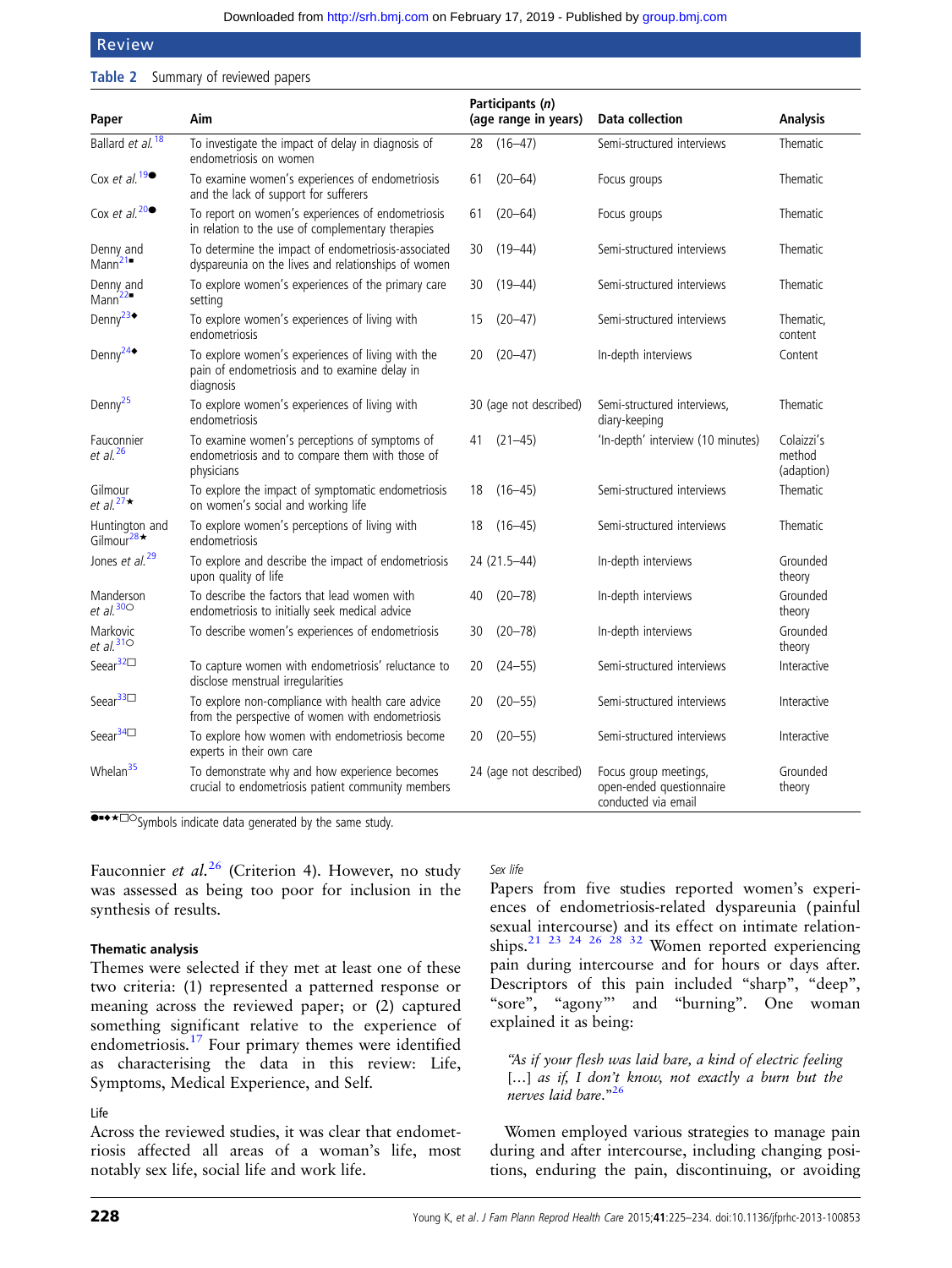sexual activity altogether. Only Denny and Mann<sup>21</sup> included mention of coping strategies such as exploring non-penetrative sexual activity or alternative ways to be intimate; these were typically reported by 'older' women (the reviewers do not define what they mean by older; the upper age bracket of participants for this study was 44 years).

These five studies revealed the adverse impact of painful intercourse on women's intimate relationship, such as "tension", "friction" or "strain". Partners were reported as feeling "rejected", while women felt "guilt", "inadequacy" or that they were a "bad person" for being unable to meet their partner's or society's expectation for sexual activity. Participants in three studies reported that the ramifications of pain associated with intercourse had contributed to relationship break-ups.21 23 24 28

Women in one study<sup>23 24</sup> said they would not volunteer to doctors that they experienced painful sexual intercourse because it was personal and embarrassing information. The one woman who reported consulting her doctor was told that her pain "might be a psychological problem" and that she was probably "anxious". Few women said that their general practitioner (GP) had asked them about pain associated with intercourse.

#### Social life

Papers from three studies included women's comments on the effect of endometriosis on their social lives.23 27 29 Women's participation in social activities could be significantly reduced by the direct effects of debilitating symptoms, the need to be near a lavatory (because of vomiting, and gastrointestinal and bladder problems), and worry about experiencing symptoms in public. Women spoke of "changing their plans" or "missing out", feeling as though they had "no social life at all".

#### Work life

Papers from five studies highlighted women's work lives as being severely affected by endometriosis, with some women taking numerous sick days and others being unable to fulfil their job requirements.  $23 \times 25$  $27-29$  32 33 Women spoke of concealing their condition from their male colleagues because of the perceived taboo against discussing reproductive matters in the presence of men. Concealment from colleagues also served to avoid accusations such as using endometriosis as an excuse to "get out of things" or expectations that all women should "put up with" reproductive system pain.

Papers from two studies found that women could experience significant disruption to education and careers.23 27 28 Fatigue, severe pain and the side effects of strong painkillers (e.g. drowsiness, nausea) were associated with inability to work. While some women reported supportive and accommodating employers, the majority were not given suitable working conditions and were therefore forced into part-time work or to cease employment.

#### Symptoms

Despite the many symptoms associated with endometriosis (such as nausea, diarrhoea and fatigue), the reviewed papers tended to deal only with women's experiences of pain (including during intercourse) and infertility.

#### Pain

Papers from five studies reported women's descriptions of pain and, to varying extents, the impact of pain on women's lives. $23-26$   $28$   $29$  Intensity was central to these descriptions, with women describing pain as "crippling", "contractions", "horrific", "sharp", "stabbing" and "overwhelmed every other sense in your body". Duration was also important: "nags all day long", "never, ever went away" and "getting worse with time". According to papers from three studies, location of pain was significant and diverse, within as well as between women, occurring in the pelvis, bladder, bowel, back, gastrointestinal tract and joints, as well as in association with sexual intercourse.<sup>26</sup> <sup>28</sup> <sup>29</sup>

Three studies found that women experienced pain as controlling their lives.<sup>25 28 29</sup> While some women could predict their pain because it was associated with their menstrual cycle, others experienced continuous or random pain that inhibited their economic and social participation, even to the extent that "life is permanently on hold".<sup>25</sup>

Women in two studies reported that health care providers rarely asked about the qualitative nature of their pain,  $23-25$  with one woman saying:

"And I'd want someone to say 'Well, what type of pain is it? '… They just seemed to be writing a lot, and not really looking at me or taking any notice of me."23 24

Women considered pain's duration and quality (a rich description, such as how it feels, change according to context, its effect on daily tasks) to be important, whereas they reported health professionals as emphasising the site and level of pain (using numeric scales).

#### **Infertility**

Two studies found fertility-related matters to be important to women.<sup>19 29</sup> Jones *et al.*<sup>29</sup> reported that some women felt worried and/or depressed about either their diagnosed infertility or the possibility of infertility:

"That was probably one of the worst things, the desperation to have a child and that it took 5 years to get pregnant. That was probably the worst thing for me really."29

Some women said that their long-term relationships had "suffered" from the "strain" of fertility problems.<sup>2</sup>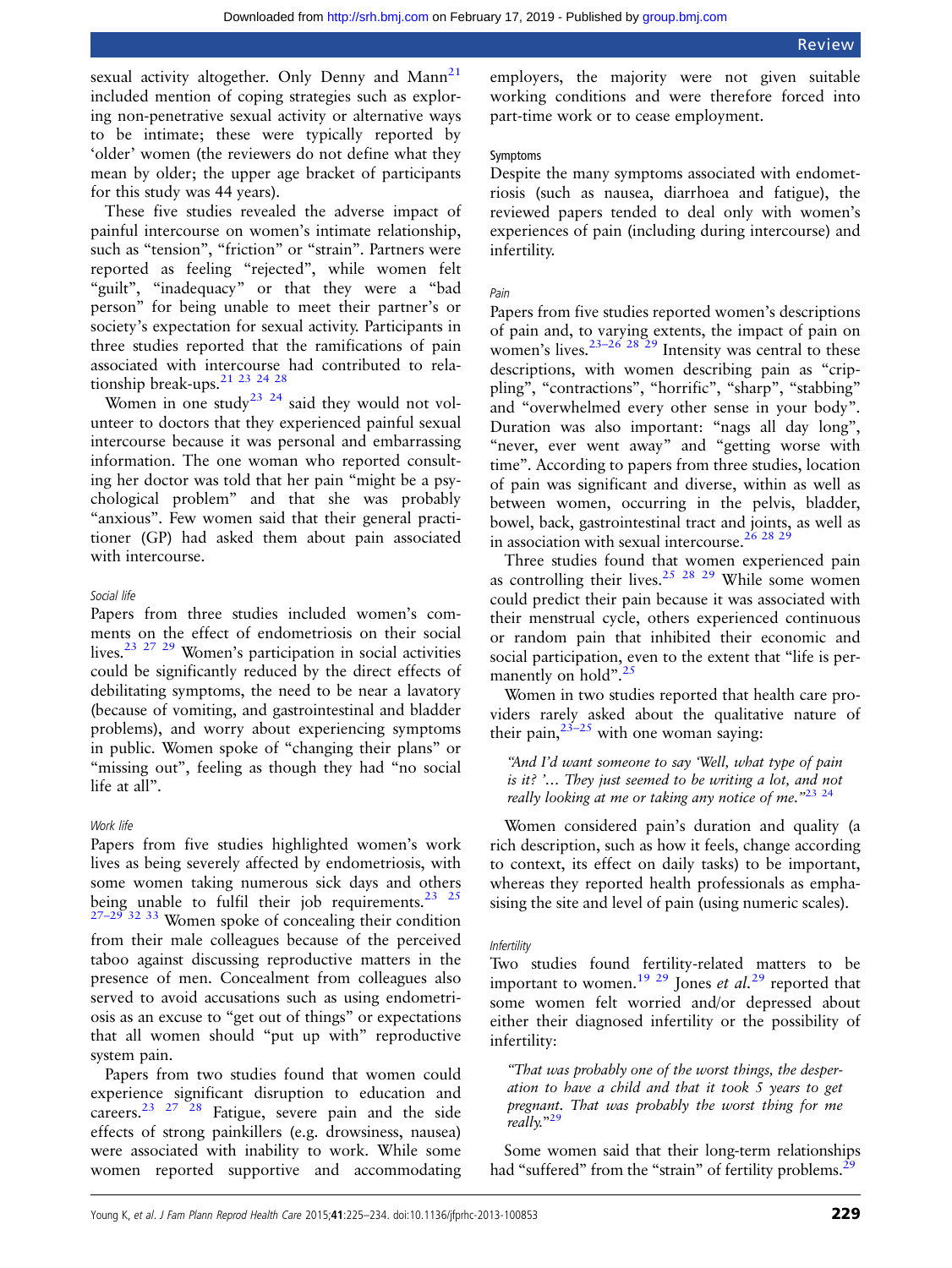## Review

Although one woman described herself as not feeling like "a complete woman" because of her inability to conceive through sexual intercourse,  $2^9$ other women were reported as resenting being judged as not "real women" because of their infertility.<sup>1</sup>

A further two studies included minor mention of fertility-related matters.<sup>25</sup>  $31$  One paper reported women commenting on fertility only when asked how they viewed their futures; $^{25}$  another reported infertility only in relation to a need for more advice on conception and fertility.<sup>31</sup>

## Medical experience

Women's experiences of medical care for endometriosis, including diagnosis delay, treatments, and experience with care providers, were reported in many of the reviewed papers.

## Diagnosis delay

Delay in diagnosing endometriosis was the most commonly reported theme, reported in papers from 10 studies.18 19 22–25 28–32 34 35 Diagnosis delay occurred more in the primary care setting than within secondary care, with reasons categorised as associated with either the woman or health professionals.

It was reported in papers from two studies that some women delayed seeking help for their symptoms because they believed all women had painful periods.18 30 31 Five studies found that when women did reveal their symptoms to a family member, friend, teacher or colleague, their experiences were typically normalised as being what all women must endure.<sup>19</sup> <sup>22</sup> <sup>25</sup> <sup>30–32</sup> Symptoms could thus be dismissed even in families with a history of gynaecological problems.

Women were reported as most commonly attributing diagnosis delays to health professionals. Seven studies found GPs, in common with families and friends, often normalised symptoms as no more than women should expect:18 22–24 28 29 31 35

"The doctor told me that the problem nowadays is that because women take the Pill, they don't know what a real period pain is. It's just the most dismissive, unhelpful comment ever!"<sup>18</sup>

This occurred even when there was a family history of endometriosis.<sup>31</sup>

Two studies included a woman who found that her concerns were recognised and accurately diagnosed only when they were characterised as being fertility-related.<sup>31</sup> <sup>32</sup> Markovic et al.<sup>31</sup> described a woman whose reports of menstrual pain as a young, single woman were dismissed for years until she consulted a doctor as a married professional presenting with infertility. Seear<sup>32</sup> included the experiences of a woman who, upon experiencing heavy menstrual bleeding, consulted a doctor out of concern that her plans to become pregnant would be impeded. The authors of both papers speculated that when women

framed their problems as pertaining to fertility, their doctors took their concerns seriously instead of dismissing them as 'mere' menstrual pain.

Women were found in four studies to have assessed their doctors as preferring to diagnose irritable bowel syndrome or psychological problems rather than identify a gynaecological cause.<sup>22 24 28 29</sup> Women were reported as saying that health professionals with this attitude took various courses of action that further delayed diagnosis, including suppressing symptoms with the oral contraceptive pill rather than arranging investigations, ordering scans that cannot detect endometriosis, and advising pregnancy.18 19 23–25 29 Some women had to persuade their GP to refer them to a gynaecologist: $19^{22}$ 

"I probably went [to the GP] on and off for quite a while before they sent me. He was always very reluctant to pass me on [to a gynaecologist] which has been a lot of wasted time." $^{22}$ 

Women's reactions to a diagnosis of endometriosis were reported in papers from seven studies.<sup>18 22 24 25 28 31 34 35</sup> Most women said they felt vindicated after having their symptoms dismissed or disbelieved by relatives, friends, colleagues and health professionals. Some appreciated seeing physical evidence of their 'invisible disease' in photographs and videos following surgery.<sup>24 25</sup> Diagnosis validated women's experiences and provided a medical term with which they could explain their symptoms to others: "It's not all in my head, it's got a name". 28

Feelings of vindication and relief could give way to shock at being diagnosed with an incurable chronic disease, and women could feel anger at those who had not taken their problems seriously.

## **Treatments**

Women's experiences with treatments, including trialling various surgical, medical and alternative approaches, were reported in papers from seven studies.<sup>20</sup> <sup>23</sup> <sup>25</sup> <sup>27</sup> <sup>29</sup> <sup>31</sup> <sup>33</sup> Women were found to prefer surgical over medical treatments because the former were perceived to be associated with increased symptom relief and fewer side effects.<sup>24</sup> <sup>25</sup> Many women worried about the short- and long-term side effects of various treatments, $29$  particularly medical options:

"You can look at your life in the hands of doctors and these drugs, but none of it's that proven and it's all got pretty horrible side effects."<sup>23</sup>

Only one paper included findings about women's experience with decision-making and treatment options,<sup>20</sup> reporting that women felt liberated when making independent decisions about their treatment, particularly surgery, and upon realising that it was their choice, not their doctor's. Many women felt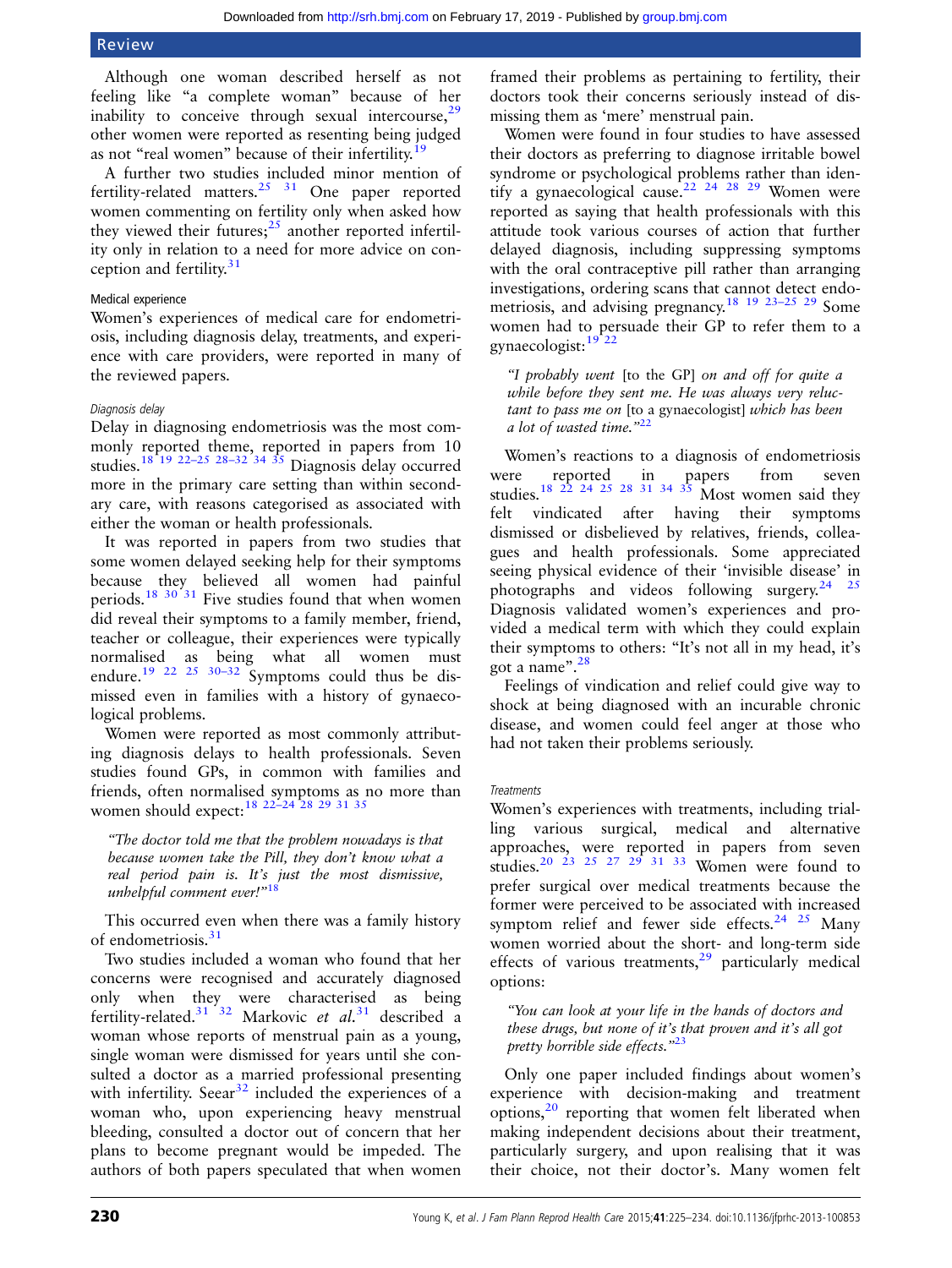despair and anger over the constant disappointment of treatments that provided little or no relief. $27\frac{29}{29}$ 

Women were reported in papers from six studies to have sought alternative and complementary medical treatment or to have engaged in diverse selfmanagement practices including heat, TENS (transcutaneous electrical nerve stimulation), diet changes and vitamin supplements.<sup>19</sup> <sup>20</sup> <sup>25</sup> <sup>27–29</sup> <sup>31</sup> <sup>33</sup> <sup>34</sup> One study<sup>33</sup> <sup>34</sup> found that women could be prompted by health professionals to engage in these selfmanagement practices. Whilst some women said that such practices relieved symptoms and "empowered" them, others said that it increased the burden of endometriosis by requiring them to manage their own care:

"I wish I could hand over my care to someone else and it would be like you sort out my health issues, you make me better in some way and I don't feel that there is anyone I can hand it to, but that I have to do all of that."<sup>34</sup>

#### Experience with health professionals

Papers from eight studies reported women's postdiagnosis experiences with care providers, where women frequently claimed that doctors lacked knowledge of endometriosis which limited the provision of adequate support, care and information.<sup>19</sup> <sup>22</sup> <sup>25</sup> <sup>27</sup>- $29\frac{31\frac{33}{33}}{35}$  Some women said that, as a result, they placed little trust in doctors. Doctors' lack of knowledge could be represented as ignorance of what it is like to live with endometriosis,  $2^5$  leaving women feeling obliged to educate doctors about the disease.<sup>19 35</sup> Denny and Mann<sup>22</sup> reported, however, that women could perceive doctors as compensating for their limited knowledge of endometriosis by listening to the woman, treating her sympathetically, and referring her appropriately.

Women in four studies were reported as having health care professionals recommend "medical myths" such as marriage and pregnancy or hysterectomy to treat their endometriosis.28 29 31 33 Women were upset and offended by this advice, particularly when pregnancy was impossible or inadvisable because of their age, sexuality, infertility or financial limitations:

"When I first went to see the gynaecologist, he said, go out and have a child. You're telling an 18-year-old girl who's single to go out and have a baby, come on, what do you expect me to do?"31

Doctors' lack of knowledge and insensitive communication discouraged some women from consulting them, even for symptoms such as severe abdominal pain and rectal bleeding.19 25 33

Self

Aside from their experience of physical symptoms, women were rarely reported as speaking of the direct impact of endometriosis on themselves. It was unclear whether this was a result of women not being asked

about this topic or women choosing not to speak about it. Exceptions tended to describe a woman's acquisition of information and her increasing knowledge, her emotional health, and her thoughts about the future.

#### Information and knowledge

Papers from six studies included women's experiences of information-seeking and developing knowledge about endometriosis.<sup>19 20</sup> <sup>24</sup> <sup>27</sup> <sup>28</sup> <sup>31</sup> <sup>34</sup> <sup>35</sup> Whelan's<sup>35</sup> analysis led her to conclude that, to make sense of their own and others' experiences and to evaluate the validity of clinicians' statements and medical claims, women recognised a hierarchy of knowledge with their own and other women's experience at the top, research in the middle, and clinician opinion at the bottom. Women used all three varieties of knowledge for various purposes, including adopting the medical diagnosis as a means of entry into the exclusive world of endometriosis patients, but they consistently privileged experiential knowledge as more reliable.<sup>3</sup>

Women reported using diverse sources of information associated with the three types of knowledge, with the most popular being endometriosis support groups, the Internet, other women and books.<sup>27 28 31 34 35</sup> Medical publications were used less often.<sup>35</sup>

Women identified both beneficial and adverse effects of seeking information and gaining knowledge. Papers from two studies reported that women felt that their detailed knowledge of endometriosis gave them a sense of control and power over both the disease itself and health professionals.19 20 35 However, some women felt burdened by constant information-seeking and wanted someone else – usually their doctor – to take responsibility for seeking and providing information.<sup>34</sup> 35

#### Emotional well-being

Women in five studies reported adverse effects of endometriosis on their emotional well-being, often feeling "weary", "miserable", "angry" and "depressed" as a result of the symptoms and their ramifications.<sup>19 20 26 27 29 35</sup> Evidence presented in these papers indicated that women's sense of wellbeing was reduced not only by their symptoms but by the ways in which others (health professionals, partners, family, friends and colleagues) related to them and their condition. Particularly harmful were those health care professionals who defined the symptoms as representing poor mental health, often crudely labelling women as "crazy" or "depressed".

#### The future

Women's perceptions of the future were reported in papers from three studies, with "worry" a consistent theme.<sup>19 20 23 25</sup> The most important concerns were symptoms returning or worsening, future fertility problems, ability to cope with the disease in the long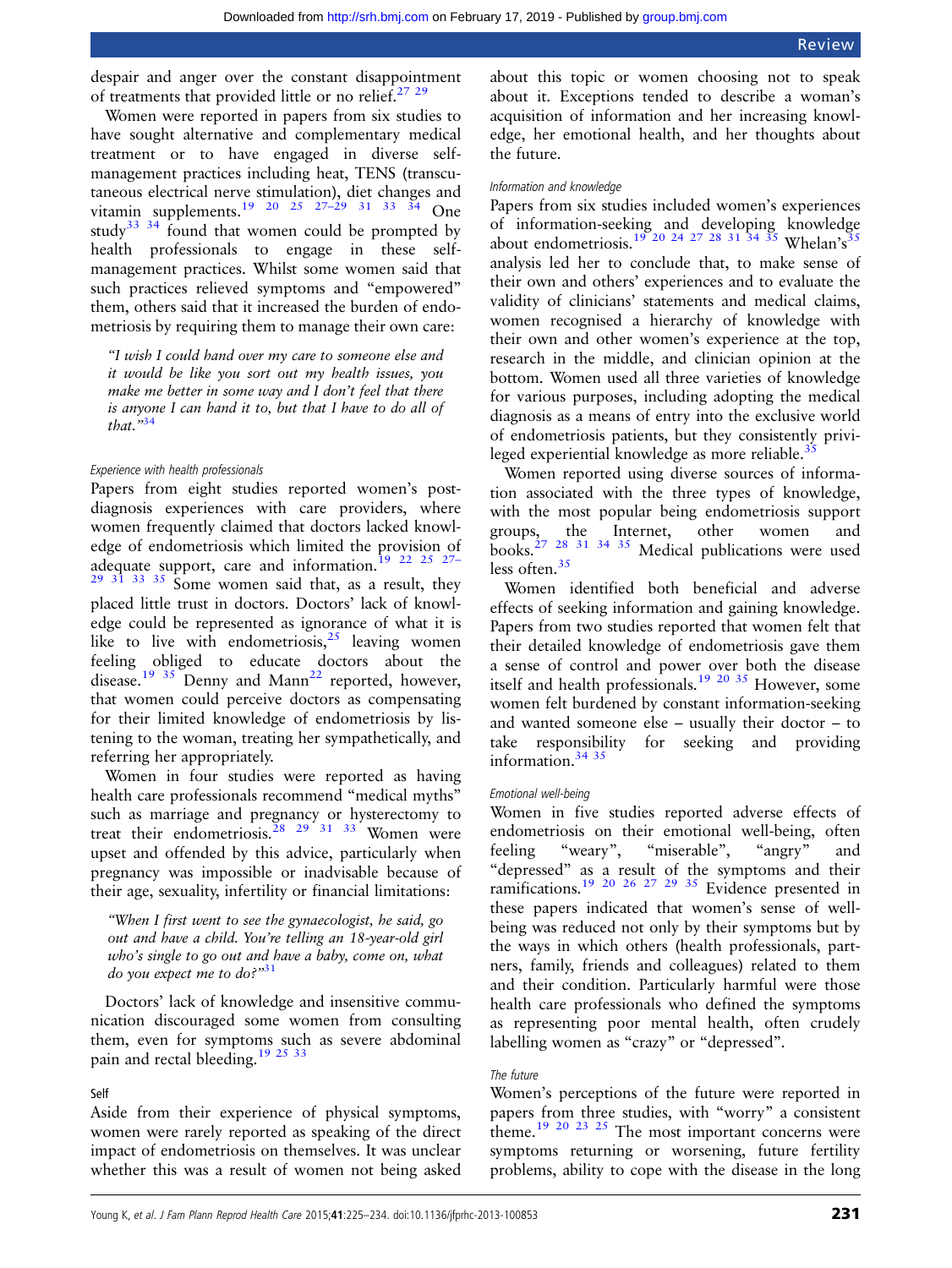term, and whether their daughters would experience endometriosis and encounter the same difficulties in receiving treatment:

"I just don't know how I'm going to put up with this for the rest of my life. At the moment I feel that I've got, I suppose, a sentence over me of pain." $^{23}$ 

It was found in one study that many women engage in goal-setting, with most aiming to be free of pain without using drugs.<sup>19 20</sup> Younger women and women who were pain-free at the time of interview were, according to two studies, typically more optimistic about their future. $23$   $25$ 

## **DISCUSSION**

This review identified 18 studies that examined women's experiences of endometriosis using qualitative research methods. Overall, this body of literature was assessed to be of high quality and as reporting on a variety of experiences. However, the participant samples lacked diversity, with little inclusion of adolescent and post-menopausal women, women from low socioeconomic backgrounds, and women who do not identify as Caucasian or heterosexual, and including only women from either specialised treatment clinics or support groups.

There were some themes, such as the impact of reduced social participation on perceived support and emotional well-being, that, given the results reported in the literature not eligible for this review, we expected to be reported but were not. It was unclear whether this is because it was not important to the women interviewed, because the research approach did not invite such accounts, or because the authors had chosen not to include them in their published work. With these limitations in mind, the themes identified in this review represent the reported experiences and interpretations of participants in the included studies, many of which are supported by the literature beyond the inclusion criteria of this review.

Consistent with survey studies that demonstrate a large percentage of women with endometriosis experience painful sexual intercourse and associated reduced quality of life,  $36-38$  this review of qualitative research found that women experience painful sexual intercourse and explored the impact of this on themselves and their relationship. Previous research has also quantified the impact of endometriosis on work life. For example, Simoens et  $al.^{39}$  estimated that a woman with endometriosis living in Europe or America experiences an average annual loss of productivity cost of  $\epsilon$ 6298, while Fourquet *et al.*<sup>37</sup> reported that women lose approximately one working day per week when their symptoms are "prevalent". The current review advances knowledge by identifying some of the factors that contribute to these results, such as a lack of flexibility in the workplace to accommodate the needs of women with endometriosis.

Surveys consistently find a correlation between endometriosis and poor mental health. $36\frac{40}{1}$  However, a correlation cannot reveal the direction or meaning of the relationship. This review found that women attributed their emotional difficulties to the ramifications of living with a complex chronic condition and denied that such difficulties preceded endometriosis. Nevertheless, women encountered doctors who diagnosed poor mental health as causing their symptoms. The tendency among health professionals to 'psychologise' health conditions experienced by women that medicine cannot explain has a long, well-documented history.<sup>41</sup> As scientific advances are made and women's sociopolitical context is recognised, more accurate explanations emerge.

Women's descriptions of endometriosis-associated pain and delay in diagnosis provide further insight into the results of previous research using quantitative methods. Sepulcri et  $al^{40}$  found an association between increased pain and decreased quality of life, with women reporting an average score of 5 on a visual analogue scale (VAS) where response options range from 1 to 10 (the authors do not state what these scale anchors signify). While the attempt to quantify a subjective experience is understandable, it is not clear what a score of 5 means to women, nor can we comprehend from it the impact of this pain level on women's lives. Further, it has been suggested that such scales are not reflective of the language used by women with chronic pelvic pain nor do they emphasise the same components of pain that women  $\omega$ <sup>42</sup> The qualitative research synthesised in this review included in-depth exploration of women's accounts of pain and their recommendations for how health professionals should inquire about pain. Similarly, the useful quantification of average patient delay (time between onset of symptoms and first doctor visit) as 2.1 years and average doctor delay (time between first doctor visit and diagnosis) as 3.4 years<sup>36</sup> has been illuminated by the current synthesis of qualitative research: women attribute diagnosis delay to their own beliefs and behaviours and those of their family and friends, but even more to the beliefs and attitudes of health professionals.

In contrast to the illumination of women's experience of endometriosis presented in the foregoing examples, there are aspects of the experience yet to be more fully investigated. For example, it is often claimed that 30% of women with endometriosis experience infertility, although it is difficult to find recent data; a common citation is a paper more than 70 years old.<sup>43</sup> Nevertheless, very few reviewed studies reported women giving accounts of actual or anticipated infertility. Papers that did report women's experiences of, or thoughts on, infertility presented little in-depth analysis of its effects on women's identity, intimate relationships, or expectations for the future. The relationship between painful sexual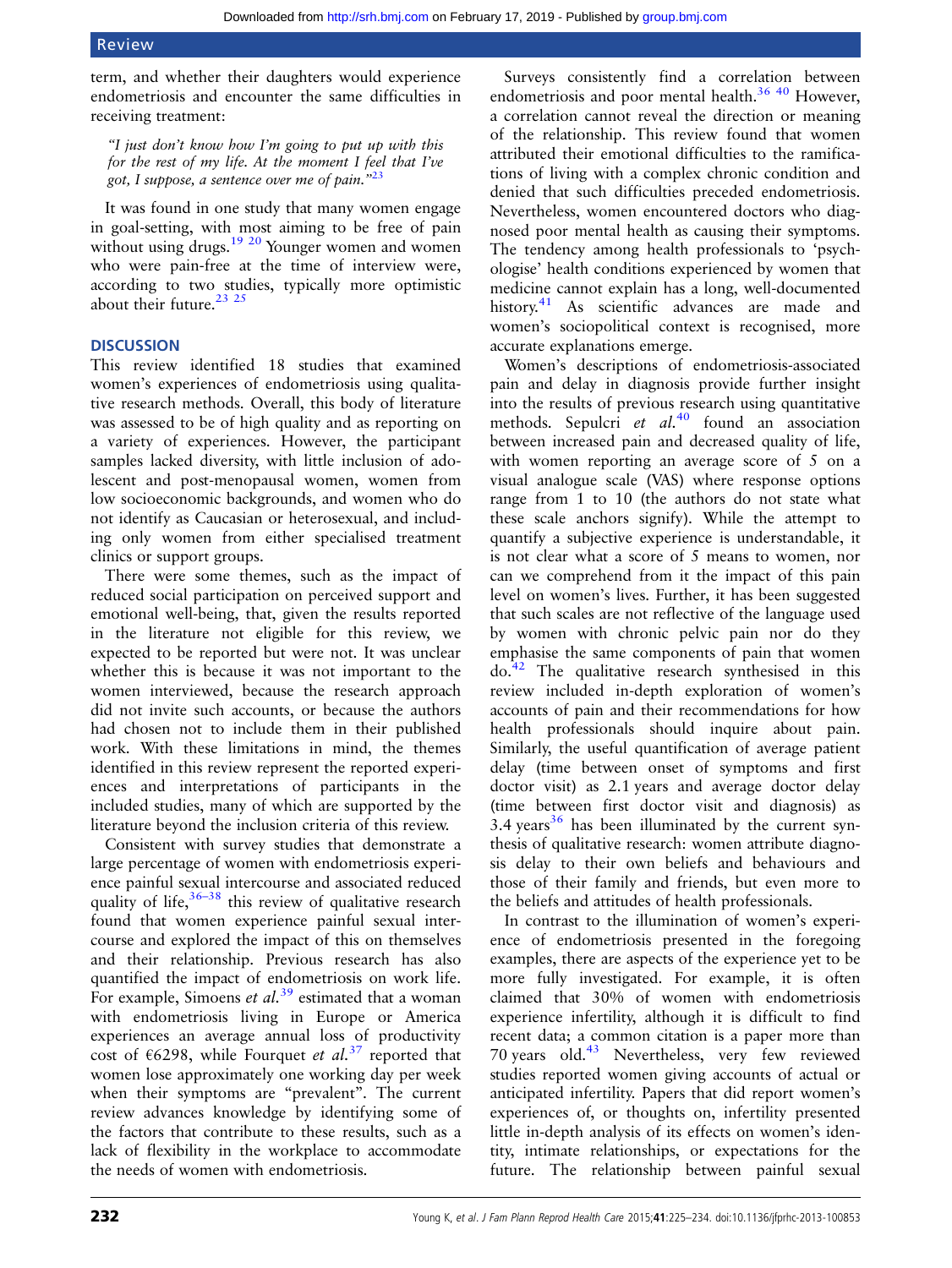intercourse and achieving fertility goals was also not explored. Surveys have found that women's social participation can be inhibited by endometriosis.  $37 \times 39$ Although results of qualitative research are consistent with the surveys, their lack of in-depth analysis makes it difficult to determine what this means to women for the availability of support and their emotional well-being. These gaps in knowledge provide important avenues for further research, including women's experiences of endometriosis-associated infertility and inhibited social participation. This research should ensure diversity among participants in terms of age, socioeconomic status, cultural and linguistic background, and sexual identity.

## **CONCLUSIONS**

The results of this review have implications for health care. Although qualitative research does not assume that there is an 'essence' of an experience to be captured and therefore generalised, it builds a picture by accumulating knowledge of women's perspectives. $^{12}$ The experiences presented in this review may therefore be recognised by, and apply to, a variety of women with endometriosis and those who care for them. It is with this understanding that we suggest the following implications for health care.

It is evident that health professionals would benefit from improved pre-service and in-service education about, and knowledge of, endometriosis in order to reduce diagnostic delay and enhance women's experience of care. Women may find help-seeking to be a less stressful experience if health professionals understood pain in all its aspects and ramifications, asking about the nature of the pain (duration, quality, site, level) and its effects on their life. It may also be appropriate for health professionals to assist women with the impact of endometriosis on their sex lives by sensitively broaching this topic and assessing women's willingness to discuss it  $(Box 1)$ .<sup>44</sup>

Considering the chronic, recurring nature of endometriosis, it is desirable to offer women a long-term management plan designed to ease worry about their future, to enable them to feel supported, and to ensure long-term access to appropriate health care. Health professionals can also be a valuable resource in assisting women to communicate their needs arising from endometriosis, such as providing a letter to employers explaining endometriosis and suggesting simple measures to assist the woman to meet her job requirements, or enabling a woman to invite partners or family members to join her at consultations, should she wish this.

As this review has confirmed, endometriosis affects all areas of a women's life. The review has also identified gaps in the current evidence base and presented implications for current health care practice. Further research is needed to a gain a comprehensive understanding of endometriosis as experienced by diverse

# Box 1 Useful techniques for health professionals to gauge the impact of endometriosis on a woman's life

- $\triangleright$  Inquire about areas of life known to be adversely affected by endometriosis (e.g. un/paid employment, education, intimate relationship and/or sex life, social life).
- Use open-ended questions when history taking (e.g. Please tell me about…? How has that affected…?).
- ▶ Do not assume that all women with endometriosis are adversely affected.
- ▶ Offer your services to assist others in understanding endometriosis and the impact it has on a woman (e.g. providing a letter to employers and inviting a woman's partner, relative or friend to join her at consultations).
- ▸ If you have little knowledge of endometriosis be honest about this with the woman, treat her sympathetically and refer her appropriately (or ask a more knowledgeable colleague to assist you).

groups of women, thus enabling the development, implementation and evaluation of interventions that may reduce the burden of this enigmatic condition.

#### Competing interests None.

Ethics approval Ethics approval was not required as this is a systematic review; no new research with human subjects was conducted.

Provenance and peer review Not commissioned; externally peer reviewed.

## **REFERENCES**

- 1 Viganò P, Parazzini F, Somigliana E, et al. Endometriosis: epidemiology and aetiological factors. Best Pract Res Clin Obstet Gynaecol 2004;18:177–200.
- 2 Giudice LC. Endometriosis. N Engl J Med 2010;362:2389–2398.
- Burney RO, Giudice LC. Pathogenesis and pathophysiology of endometriosis. Fertil Steril 2012;98:511–519.
- 4 Vercellini P, Fedele L, Aimi G, et al. Association between endometriosis stage, lesion type, patient characteristics and severity of pelvic pain symptoms: a multivariate analysis of over 1000 patients. Hum Reprod 2007;22:266–271.
- 5 Johnson NP, Hummelshoj L. Consensus on current management of endometriosis. Hum Reprod 2013;28:1552–1568.
- 6 Denny E, Khan KS. Systematic reviews of qualitative evidence: what are the experiences of women with endometriosis? J Obstet Gynaecol 2006;26:501–506.
- 7 Britten N. Qualitative research on health communication: what can it contribute? Patient Educ Couns 2011;82:384–388.
- Greenhalgh T, Taylor R. How to read a paper: papers that go beyond numbers (qualitative research). BMJ 1997;315: 740–743.
- 9 Kitto SC, Chesters J, Grbich C. Quality in qualitative research. Med J Aust 2008;188:243–246.
- 10 Dixon-Woods M, Bonas S, Booth A, et al. How can systematic reviews incorporate qualitative research? A critical perspective. Qual Res 2006;6:27–44.